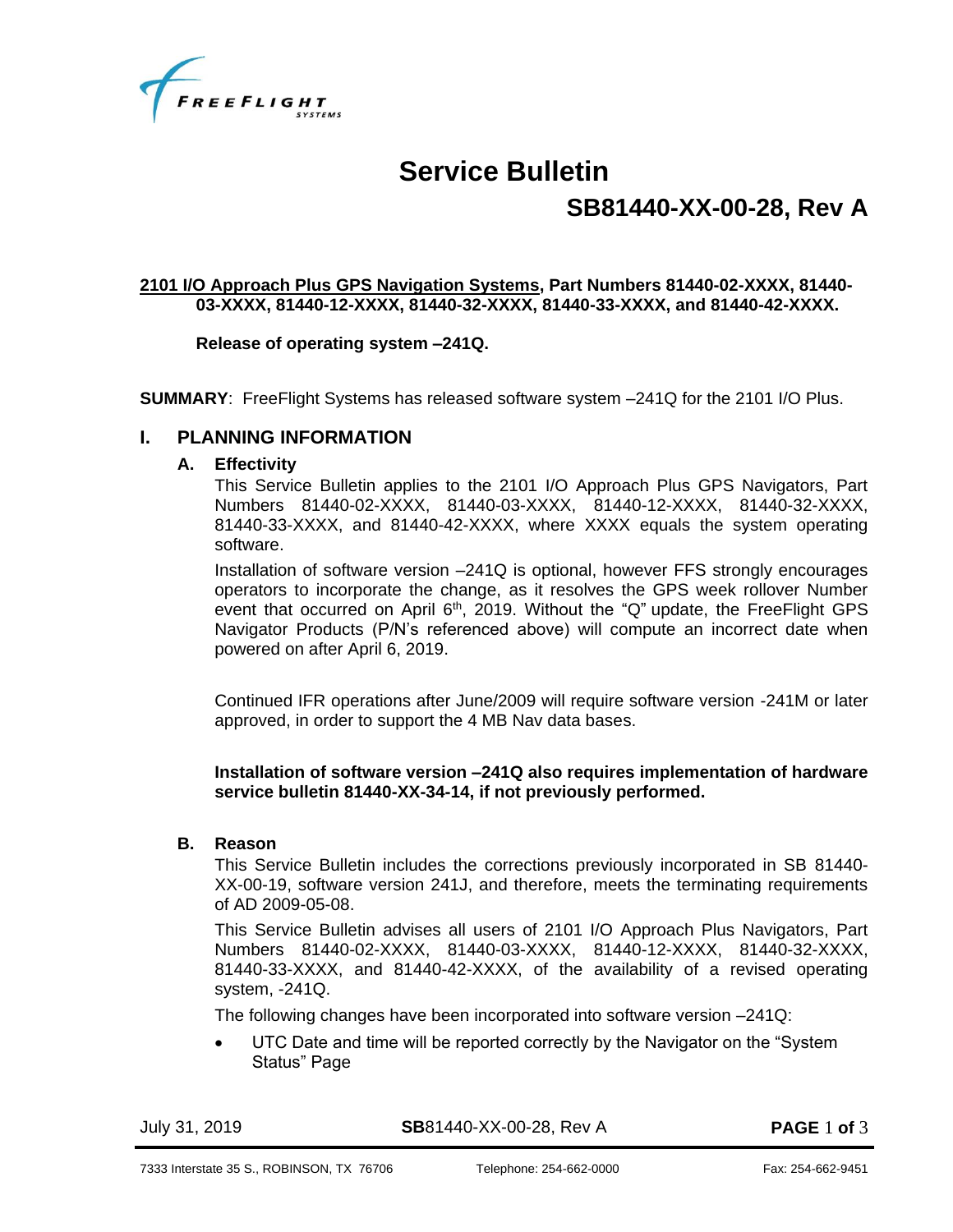

- Serial and ARINC data outputs will report correct date and time.
- Navigation database expiration auto check will correctly notify the operator or installer to update the database every 28 days once expired.

#### **C. Description**

This service bulletin provides information for system release 241Q. Operating system –241Q is loaded at the factory. See Section III. [ACCOMPLISHMENT](#page-2-0)  [INSTRUCTIONS](#page-2-0) for instructions on sending the systems for upgrade to the factory.

#### **D. Approval**

Operating software version –241Q is a minor modification to version –241P, which was previously approved under TSO C129 (A1). 2101 I/O installations that have been FAA approved with software programs other than –241x must be re-evaluated when software version –241Q is installed.

#### **E. Manpower**

The following man-hour estimates are based on incorporation concurrent with an unscheduled repair or during routine maintenance:

| Units    | <b>Compliance</b>                 | <b>Man Hours</b> |
|----------|-----------------------------------|------------------|
| All RDUs | <b>During Routine Maintenance</b> | 0.5              |
| All RDUs | <b>During Repair</b>              | 0.5              |

#### **F. Weight and Balance**

None

**G. Electrical Load Data**

Not Affected

#### **H. Reference**

ECN S19002 and ECN 15147

#### **I. Other Publications Affected**

None

#### **J. Interchangeability and Identification**

Modified and unmodified units are not interchangeable.

2101 I/O Approach Plus GPS Navigation Systems having operating system –241Q shall be identifiable by the identification label on the top of the unit, bearing part number 81440-XX-241Q.

## **II. MATERIAL INFORMATION**

#### **A. Price and Availability**

Contact FreeFlight Systems for price and availability at time of purchase.

Customers must send Navigators to the FreeFlight Factory Service Center; or they may send units for installation of this software upgrade.